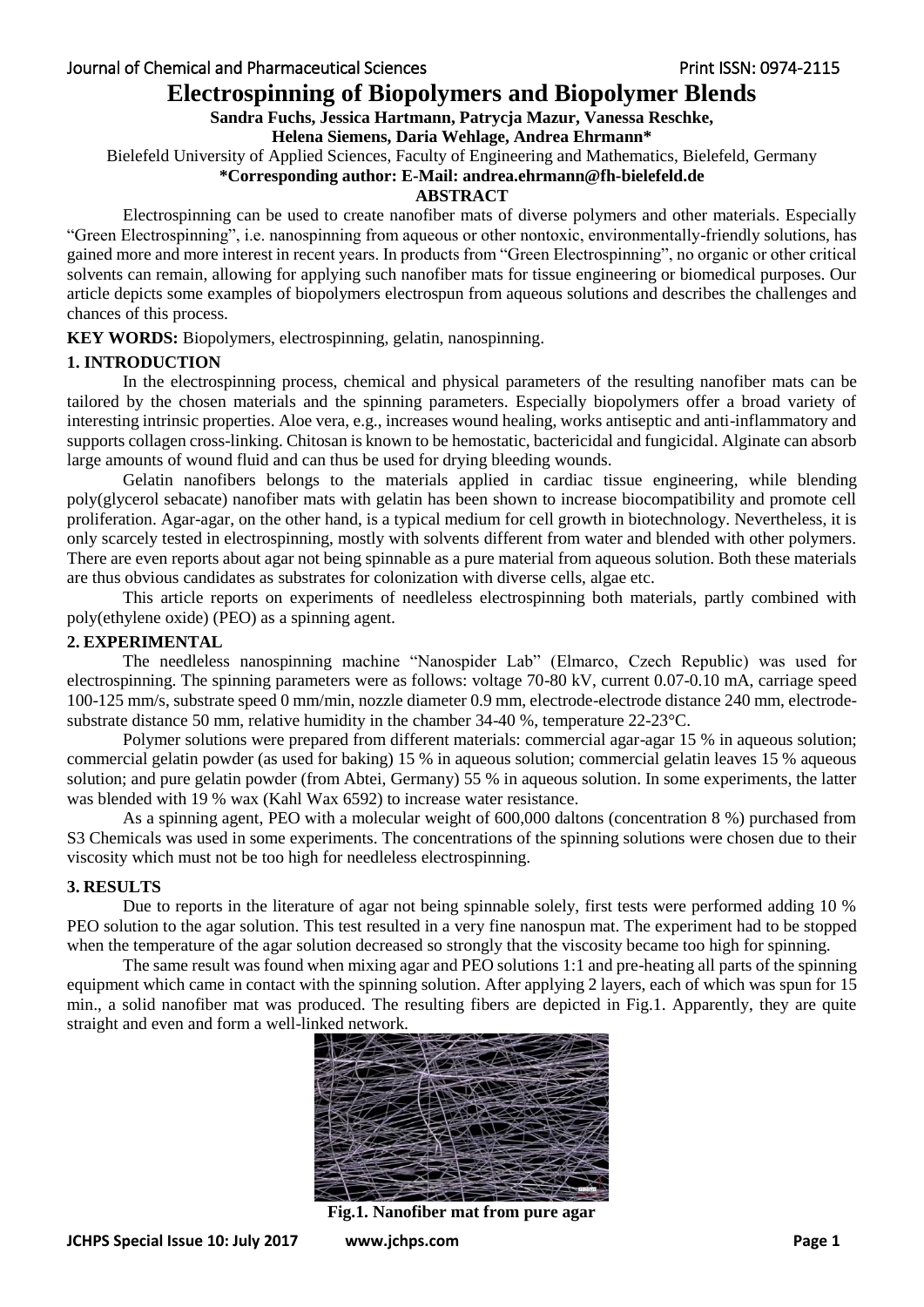## Journal of Chemical and Pharmaceutical Sciences **Print ISSN: 0974-2115** Print ISSN: 0974-2115

The gelatin powder solution was also mixed with 10 % PEO solution. Opposite to the agar-PEO solution, a strong foam generation could be observed here which could only partly be reduced by ultrasonic treatment. This resulted in an increased viscosity, impeding the spinning process.

Performing the same experiment with gelatin leaves resulted in the irregular nanofiber mat depicted in Fig.2. The extreme differences of the fibers in different areas indicate the possibility of an incomplete mixing of both material solutions.



#### **Fig.2. Nanofiber mat from gelatin leaves / PEO solution**

Due to this problem, the next test was performed using pure gelatin leaves solution. Interestingly, the produced nanofiber mat was much more regular than the one produced by co-spinning gelatin with PEO.



**Fig.3. Nanofiber mat from pure gelatin in aqueous solution**

To increase the result further, pure gelatin was firstly tested combined with different amounts of PEO solution, again not resulting in fiber formation. Without the PEO, however, a dense, thick nanofiber mat was produced which is depicted in Fig.3. This mat could easily be drawn from the substrate without damaging it. Apparently, this recipe can be used to create stable gelatin nanofiber mats which can be developed further for applications in medicine or biotechnology.



#### **Fig.4. Nanofiber mat from pure gelatin blended with wax**

To increase water resistance of this material, it was combined with wax. Fig. 4 depicts the resulting nanofiber mat. Interestingly, the addition of wax changed the morphology of the resulting nanofiber mat significantly, resulting in a strongly increased fiber density and a "coating" of the fibers with wax droplets. Due to this incomplete covering of the fibers instead of the desired blending, the water resistance of the nanofiber mat was not significantly increased. Thus, in future tests different nontoxic possible crosslinking agents will be tested to create a completely "green" gelatin nanofiber mat.

# **4. CONCLUSION**

To conclude, we have shown possible ways to achieve pure gelatin and agar/PEO blended nanofiber mats by "Green Electrospinning" from aqueous solutions. Blending gelatin with PEO or wax significantly modified the mat morphology. Future research is necessary to increase water resistance of both materials in an eco-friendly way with nontoxic crosslinking agents.